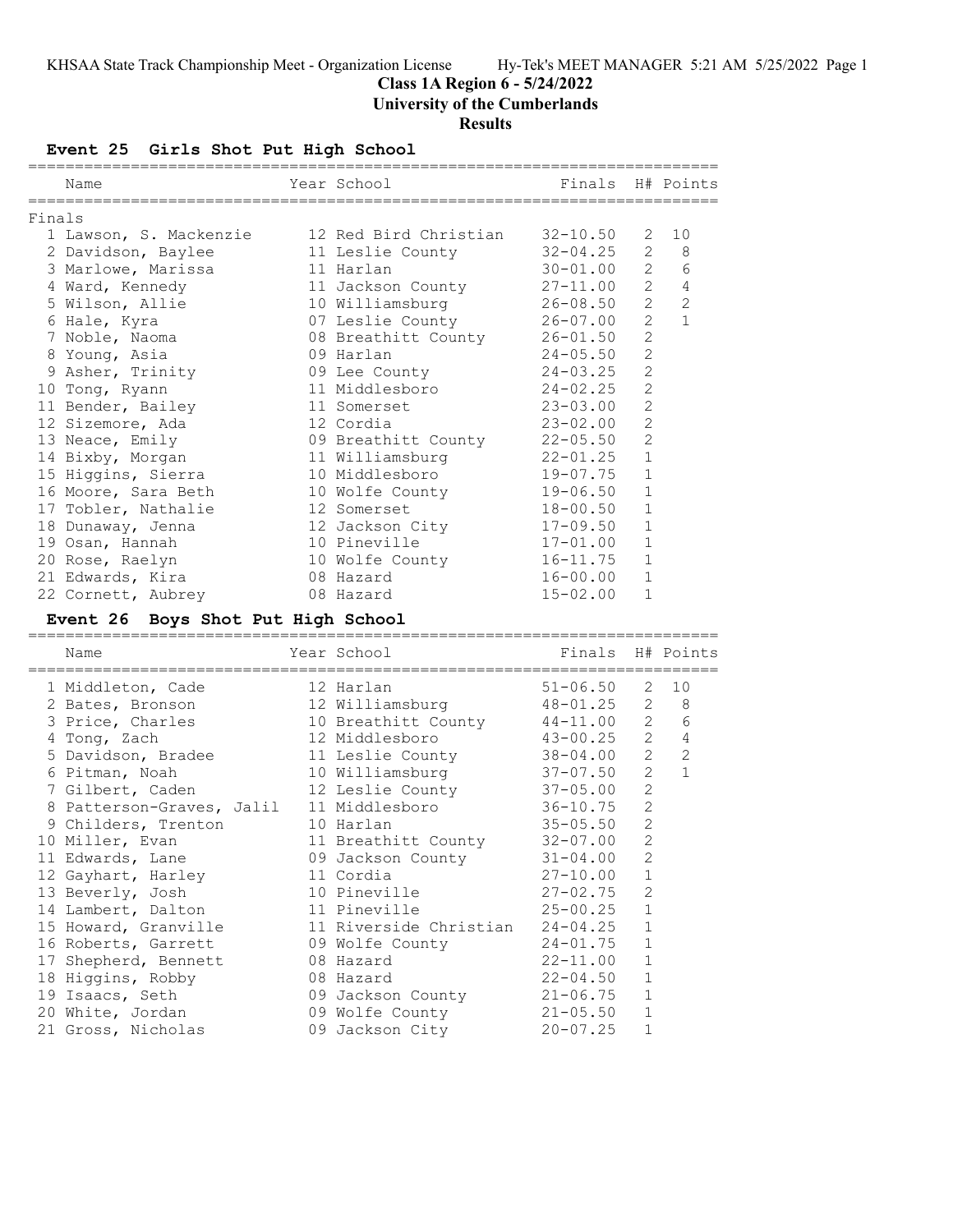# **Class 1A Region 6 - 5/24/2022**

**University of the Cumberlands**

### **Results**

# **Event 27 Girls Discus Throw High School**

| Name                   | Year School           | Finals H# Points |                |                |
|------------------------|-----------------------|------------------|----------------|----------------|
| 1 Lawson, S. Mackenzie | 12 Red Bird Christian | $101 - 09$       | 2              | 10             |
| 2 Davidson, Baylee     | 11 Leslie County      | $99 - 11$ 2      |                | - 8            |
| 3 Marlowe, Marissa     | 11 Harlan             | $90 - 00$ 2      |                | 6              |
| 4 Stephens, Abigail    | 10 Williamsburg       | $80 - 00$        | $\mathcal{L}$  | 4              |
| 5 Hale, Kyra           | 07 Leslie County      | 79-06            | $\overline{2}$ | $\overline{2}$ |
| 6 Wilson, Allie        | 10 Williamsburg       | 75-05            | $\mathcal{L}$  | $\mathbf{1}$   |
| 7 Neace, Emily         | 09 Breathitt County   | $74 - 03$        | $\overline{2}$ |                |
| 8 Tong, Ryann          | 11 Middlesboro        | 65-03            | 2              |                |
| 9 Asher, Trinity       | 09 Lee County         | 64-09            | 2              |                |
| 10 Sizemore, Ada       | 12 Cordia             | $62 - 05$        | $\mathbf{1}$   |                |
| 11 Elam, Kaylee        | 12 Wolfe County       | 62-02            | $\overline{2}$ |                |
| 12 Ward, Kennedy       | 11 Jackson County     | 61-10            | $\overline{2}$ |                |
| 13 Noble, Naoma        | 08 Breathitt County   | 55-08            | 2              |                |
| 14 Bryson, Tess        | 10 Harlan             | $54 - 10$        | $\mathbf{1}$   |                |
| 15 Moore, Sara Beth    | 10 Wolfe County       | $53 - 00$        | 2              |                |
| 16 Higgins, Sierra     | 10 Middlesboro        | $52 - 02$        | $\mathbf{1}$   |                |
| 17 Dunaway, Jenna      | 12 Jackson City       | $51 - 05$        | $\mathbf{1}$   |                |
| 18 Cornett, Aubrey     | 08 Hazard             | $47 - 09$        | $\mathbf{1}$   |                |
| 19 Edwards, Kira       | 08 Hazard             | $36 - 09$        |                |                |
|                        |                       |                  |                |                |

# **Event 28 Boys Discus Throw High School**

| Name                 | Year School and the School | Finals H# Points |                |                |
|----------------------|----------------------------|------------------|----------------|----------------|
| 1 West, Joseph       | 11 Williamsburg            | 138-03           | 2              | 10             |
| 2 Middleton, Cade    | 12 Harlan                  | $137 - 11$       | 2              | 8              |
| 3 Davidson, Bradee   | 11 Leslie County           | $130 - 02$ 2     |                | 6              |
| 4 Tong, Zach         | 12 Middlesboro             | $124 - 10$       | 2              | $\overline{4}$ |
| 5 Bowen, Zach        | 10 Williamsburg            | $108 - 01$       | 2              | $\mathcal{L}$  |
| 6 Wooton, Adam       | 11 Leslie County 100-05    |                  |                | $2 \quad 1$    |
| 7 Price, Charles     | 10 Breathitt County        | $99 - 08$        | 2              |                |
| 8 Champ, Randy       | 12 Riverside Christian     | $92 - 08$        | 2              |                |
| 9 Creech, Caiden     | 09 Wolfe County            | $85 - 00$        | 2              |                |
| 10 Slaven, Daniel    | 10 Middlesboro             | $80 - 11$        | 2              |                |
| 11 Childers, Trenton | 10 Harlan                  | $78 - 02$        | 2              |                |
| 12 Cook, Elijah      | 09 Jackson County          | $73 - 04$        | $\overline{2}$ |                |
| 13 Shepherd, Bennett | 08 Hazard                  | $72 - 02$        | $\mathbf{1}$   |                |
| 14 Edwards, Lane     | 09 Jackson County          | $71 - 00$        | $\mathbf{1}$   |                |
| 15 Gross, Nicholas   | 09 Jackson City            | 63-06            | $\mathbf{1}$   |                |
| 16 Howard, Granville | 11 Riverside Christian     | 63-01            | $\mathbf{1}$   |                |
| 17 Gayhart, Harley   | 11 Cordia                  | $59 - 09$        | $\mathbf{1}$   |                |
| 18 Roberts, Garrett  | 09 Wolfe County            | $49 - 11$        | $\mathbf{1}$   |                |
| 19 Higgins, Robby    | 08 Hazard                  | $49 - 09$        |                |                |

# **Event 29 Girls Long Jump High School**

| Name               | Year School            | Finals H# Points |                     |                |
|--------------------|------------------------|------------------|---------------------|----------------|
| 1 Brownell, Averie | 12 Wolfe County        | $15 - 07.50$     |                     | 2 10           |
| 2 Voth, Avery      | 12 Riverside Christian | $15 - 06.00$     |                     | 2 R            |
| 3 Larew, Kennadi   | 11 Middlesboro         | $14 - 06.00$     | $\mathcal{P} \quad$ | - 6            |
| 4 Mah, Alana       | 11 Williamsburg        | $14 - 04.00$     | 2                   | $\overline{4}$ |
| 5 Burgess, Grace   | 10 Somerset            | $14 - 03.50$     |                     |                |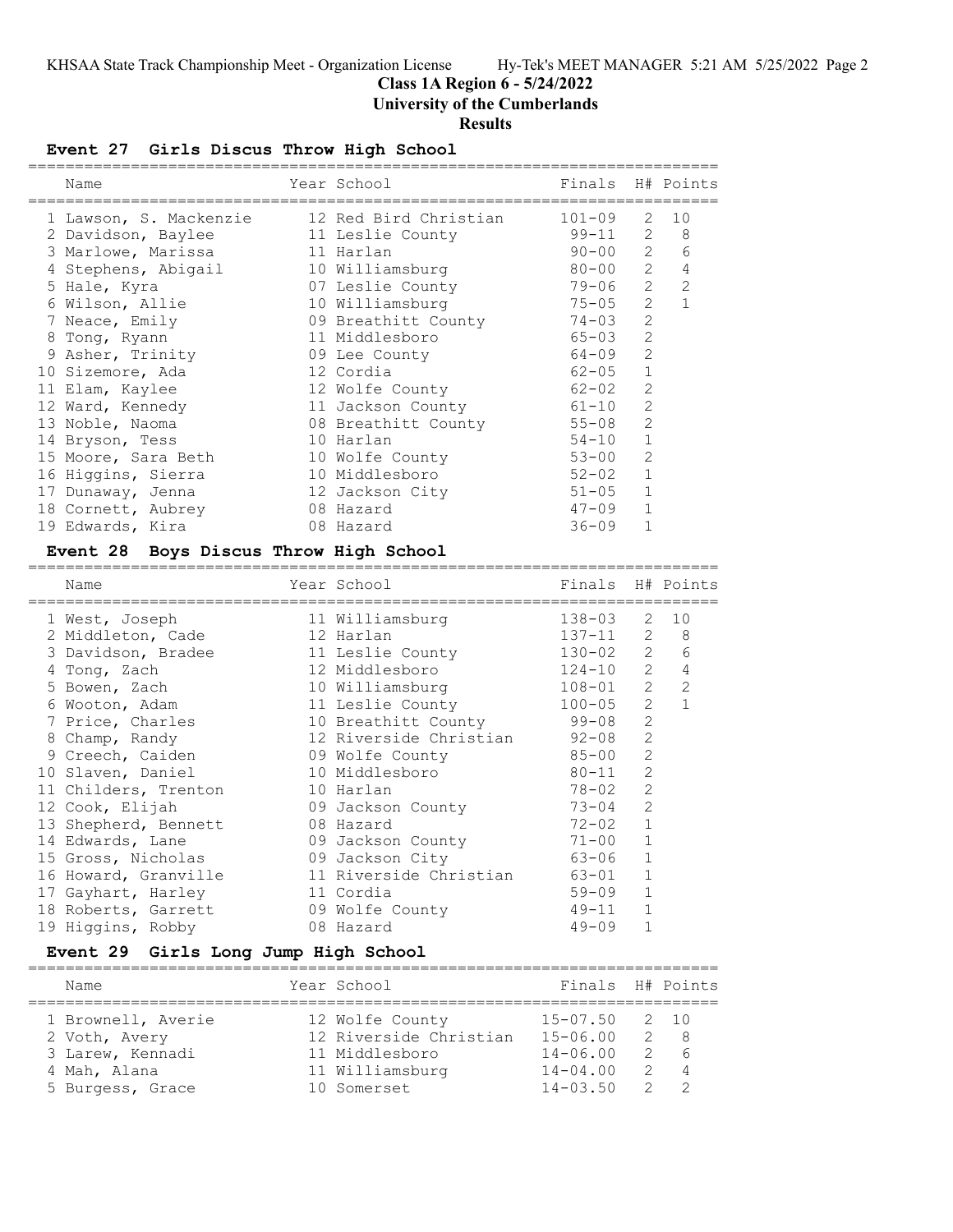**Class 1A Region 6 - 5/24/2022**

**University of the Cumberlands**

#### **Results**

#### **....Event 29 Girls Long Jump High School**

| 6 Schwenke, Willow   | 12 Harlan           | $14 - 03.00$ | -2 | $\overline{1}$ |
|----------------------|---------------------|--------------|----|----------------|
| 7 May, Jolie         | 11 Somerset         | $14 - 01.50$ | 2  |                |
| 8 Mattingly, Lylah   | 10 Williamsburg     | $13 - 11.50$ | 2  |                |
| 9 Marcum, Madison    | 11 Jackson County   | $13 - 04.50$ | 1  |                |
| 10 Combs, Kimberly   | 09 Breathitt County | $13 - 01.00$ | 2  |                |
| 11 Morgan, Kattie    | 11 Leslie County    | $13 - 00.00$ | 2  |                |
| 12 Thompson, Destiny | 10 Lee County       | $12 - 10.50$ | 1  |                |
| 13 Bruce, Macy       | 11 Middlesboro      | $12 - 03.50$ | 1  |                |
| 14 Summers, Emily    | 09 Jackson County   | $11 - 04.00$ | 1  |                |
| 15 Turner, Dimond    | 11 Harlan           | $11 - 03.00$ |    |                |

#### **Event 30 Boys Long Jump High School**

==========================================================================

| Name                 | Year School            | Finals         |                | H# Points      |
|----------------------|------------------------|----------------|----------------|----------------|
| 1 Turner, Grayson    | 11 Somerset            | 19-11.50       | 2              | 10             |
| 2 McLendon, Kaleb    | 12 Harlan              | $19 - 01.50$ 2 |                | 8              |
| 3 Hale, Ben          | 11 Williamsburg        | $18 - 09.50$ 2 |                | 6              |
| 4 Bailey, Guy        | 10 Somerset            | 18-08.00       | $\overline{2}$ | 4              |
| 5 Akal, Darius       | 10 Harlan              | $18 - 02.00$   | 2              | 2              |
| 6 Chinn, Riley       | 10 Williamsburg        | 17-10.00       | 2              | $\overline{1}$ |
| 7 Logan, Richard     | 11 Middlesboro         | $17 - 03.50$   | $\overline{2}$ |                |
| 8 Harris, Brady      | 09 Jackson City        | $16 - 11.00$   | $\mathbf{1}$   |                |
| 9 Short, Trevor      | 11 Pineville           | $16 - 02.00$   | 2              |                |
| 10 Champ, Randy      | 12 Riverside Christian | $15 - 11.50$   | $\mathcal{L}$  |                |
| 11 Johnson, Gavin    | 07 Hazard              | $14 - 08.50$   |                |                |
| 12 Bush, Jason       | 08 Hazard              | $14 - 03.00$   |                |                |
| 13 Wilson, Nazir     | 09 Pineville           | $13 - 01.50$   | 2              |                |
| 14 Howard, Granville | 11 Riverside Christian | $11 - 10.50$   |                |                |
| 15 Reynolds, Cody    | 09 Jackson City        | $11 - 08.00$   |                |                |
| -- Witt, Gage        | 10 Leslie County       | FOUL           | 2              |                |

#### **Event 31 Girls Triple Jump High School**

=======================================================================

| Name                  | Year School            | Finals Points |                |
|-----------------------|------------------------|---------------|----------------|
| 1 Voth, Avery         | 12 Riverside Christian | $34 - 06.75$  | 10             |
| 2 Burgess, Grace      | 10 Somerset            | $34 - 05.75$  | 8              |
| 3 Ham, Emily          | 12 Somerset            | $33 - 09.00$  | 6              |
| 4 Mah, Alana          | 11 Williamsburg        | $31 - 05.00$  | $\overline{4}$ |
| 5 Larew, Kennadi      | 11 Middlesboro         | $31 - 01.00$  | $\mathcal{L}$  |
| 6 Morgan, Kattie      | 11 Leslie County       | $30 - 04.00$  |                |
| 7 Brandenburg, Ashlyn | 08 Williamsburg        | $28 - 10.25$  |                |
| 8 Sizemore, Jenna     | 07 Leslie County       | $28 - 08.75$  |                |
|                       |                        |               |                |

#### **Event 32 Boys Triple Jump High School**

| Name               | Year School         | Finals Points |               |
|--------------------|---------------------|---------------|---------------|
| 1 Turner, Grayson  | 11 Somerset         | $41 - 06.25$  | 1 O           |
| 2 Hale, Ben        | 11 Williamsburg     | $40 - 01.50$  | 8             |
| 3 Ostrander, Wyatt | 11 Leslie County    | $40 - 00.00$  | 6             |
| 4 Chinn, Riley     | 10 Williamsburg     | $38 - 07.25$  | 4             |
| 5 Fletcher, Korbin | 08 Leslie County    | $32 - 00.75$  | $\mathcal{P}$ |
| 6 Combs, Kylan     | 07 Breathitt County | $J32 - 00.75$ |               |
|                    |                     |               |               |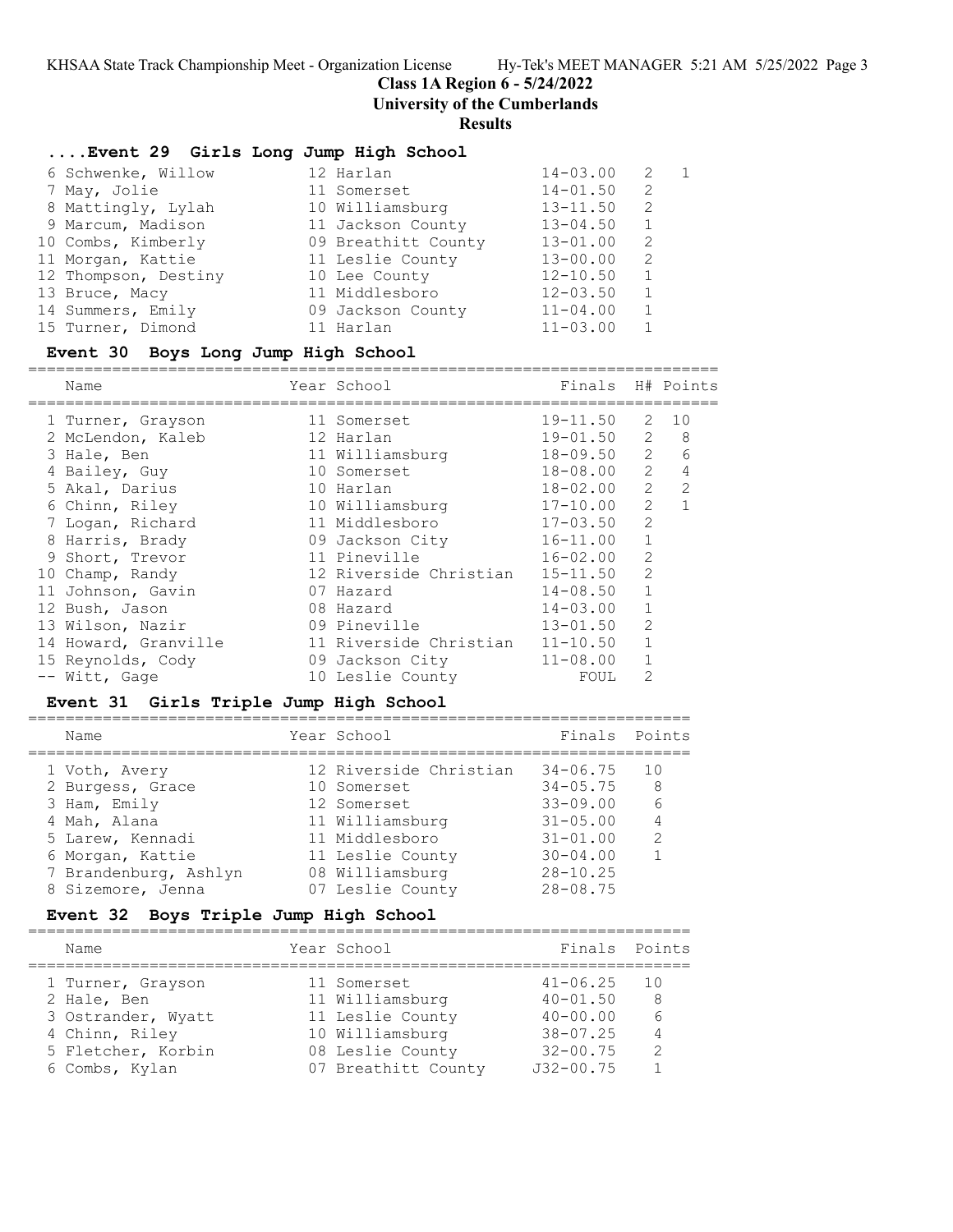**Class 1A Region 6 - 5/24/2022**

#### **University of the Cumberlands**

#### **Results**

#### **....Event 32 Boys Triple Jump High School**

7 Larew, Aiden 08 Middlesboro 31-03.25

#### **Event 33 Girls High Jump High School**

| Name                | Year School            | Finals Points |                |
|---------------------|------------------------|---------------|----------------|
| 1 Mah, Alana        | 11 Williamsburg        | $4 - 08.00$   | 10             |
| 2 McQueen, Kadence  | 09 Pineville           | $J4 - 08.00$  | - 8            |
| 3 Voth, Avery       | 12 Riverside Christian | $4 - 04.00$   | $\overline{4}$ |
| 3 Noble, Naoma      | 08 Breathitt County    | $4 - 04.00$   | $\overline{4}$ |
| 3 Brownell, Averie  | 12 Wolfe County        | $4 - 04.00$   | 4              |
| 6 Banks, Natalie    | 08 Leslie County       | $J4 - 04.00$  |                |
| 7 Abbott, Grace Ann | 11 Williamsburg        | $4 - 02.00$   |                |
| 8 Sizemore, Jenna   | 07 Leslie County       | $J4 - 02.00$  |                |
| 9 Turner, Dimond    | 11 Harlan              | $3 - 10.00$   |                |
| 10 Pace, Mia        | 11 Harlan              | $3 - 08.00$   |                |
| -- Warren, Rheagan  | 10 Pineville           | NΗ            |                |

#### **Event 34 Boys High Jump High School**

| Name                                                                                       | Year School                                                                                              | Finals Points                                                            |                                              |
|--------------------------------------------------------------------------------------------|----------------------------------------------------------------------------------------------------------|--------------------------------------------------------------------------|----------------------------------------------|
| 1 Smith, Michael<br>2 Sperry, Austin<br>3 Goodin, Nate<br>4 Bales, Colby<br>5 Champ, Randy | 12 Barbourville<br>09 Breathitt County<br>09 Williamsburg<br>12 Jackson County<br>12 Riverside Christian | $6 - 04.00$<br>$6 - 00.00$<br>$5 - 08.00$<br>$5 - 06.00$<br>$J5 - 06.00$ | 1 O<br>8<br>$6\overline{6}$<br>$\mathcal{L}$ |
| 6 Perkins, Jordan<br>6 McLendon, Kaleb<br>-- Creech, Caiden<br>-- Lawson, Mason            | 11 Williamsburg<br>12 Harlan<br>09 Wolfe County<br>11 Wolfe County                                       | $5 - 04.00$<br>$5 - 04.00$<br>NΗ<br>NΗ                                   | 0.50<br>0.50                                 |

# **Event 35 Girls Pole Vault High School**

| Name                | Year School      | Finals       | Points |
|---------------------|------------------|--------------|--------|
| 1 McArthur, Lucy    | 12 Somerset      | $8 - 00.00$  | 1 O    |
| 2 Roark, Emily      | 09 Leslie County | $7 - 06.00$  | 8      |
| 3 Wonn, Pearl       | 12 Somerset      | $J7 - 06.00$ | 6      |
| 4 Napier, Ava       | 08 Leslie County | $7 - 00.00$  | 4      |
| 5 Mah, Alana        | 11 Williamsburg  | $6 - 00.00$  | 1.50   |
| 5 Creekmore, Hannah | 09 Williamsburg  | $6 - 00.00$  | 1.50   |
|                     |                  |              |        |

#### **Event 36 Boys Pole Vault High School**

| Name               | Year School      | Finals Points |                |
|--------------------|------------------|---------------|----------------|
| 1 Callahan, Taylor | 12 Leslie County | $12 - 04.00$  | 1 O            |
| 2 Ostrander, Wyatt | 11 Leslie County | $11 - 00.00$  | 8              |
| 3 Chinn, Riley     | 10 Williamsburg  | $10 - 06.00$  | 6              |
| 4 Blakeman, Reese  | 10 Somerset      | $10 - 00.00$  | $\overline{4}$ |
| 5 Hale, Ben        | 11 Williamsburg  | $8 - 06.00$   | $\mathcal{D}$  |
| 6 Blakeman, Jonas  | 07 Somerset      | $7 - 06.00$   |                |
|                    |                  |               |                |